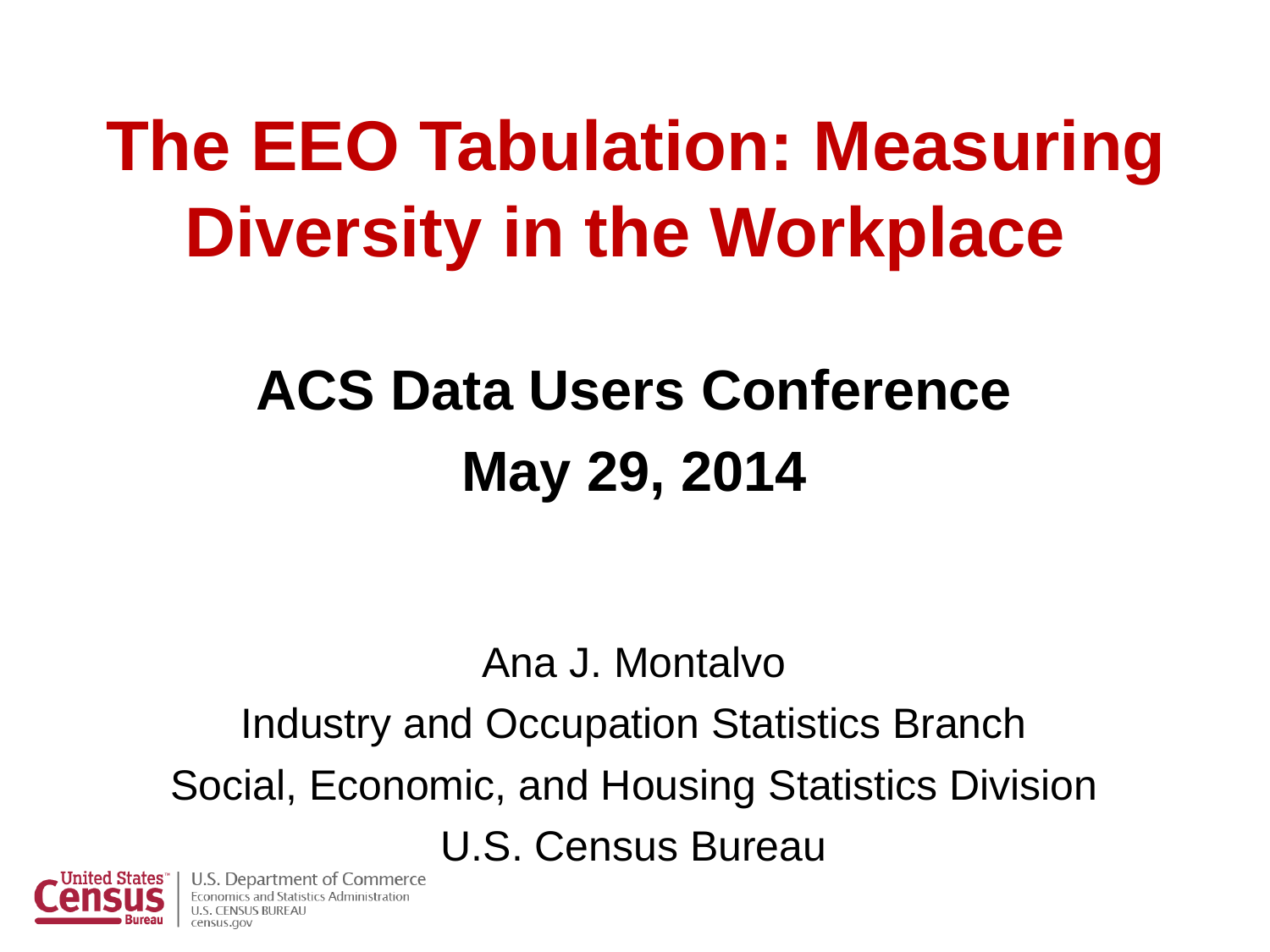### **What do you do?**

#### **ACS Occupation Questions**



accountant)

What kind of work was this person doing? (For example: registered nurse, personnel manager, supervisor of order department, secretary,



46 What were this person's most important activities or duties? (For example: patient care, directing hiring policies, supervising order clerks, typing and filing, reconciling financial records)

- Occupation describes the kind of work a person does on the job
- 2 occupation questions

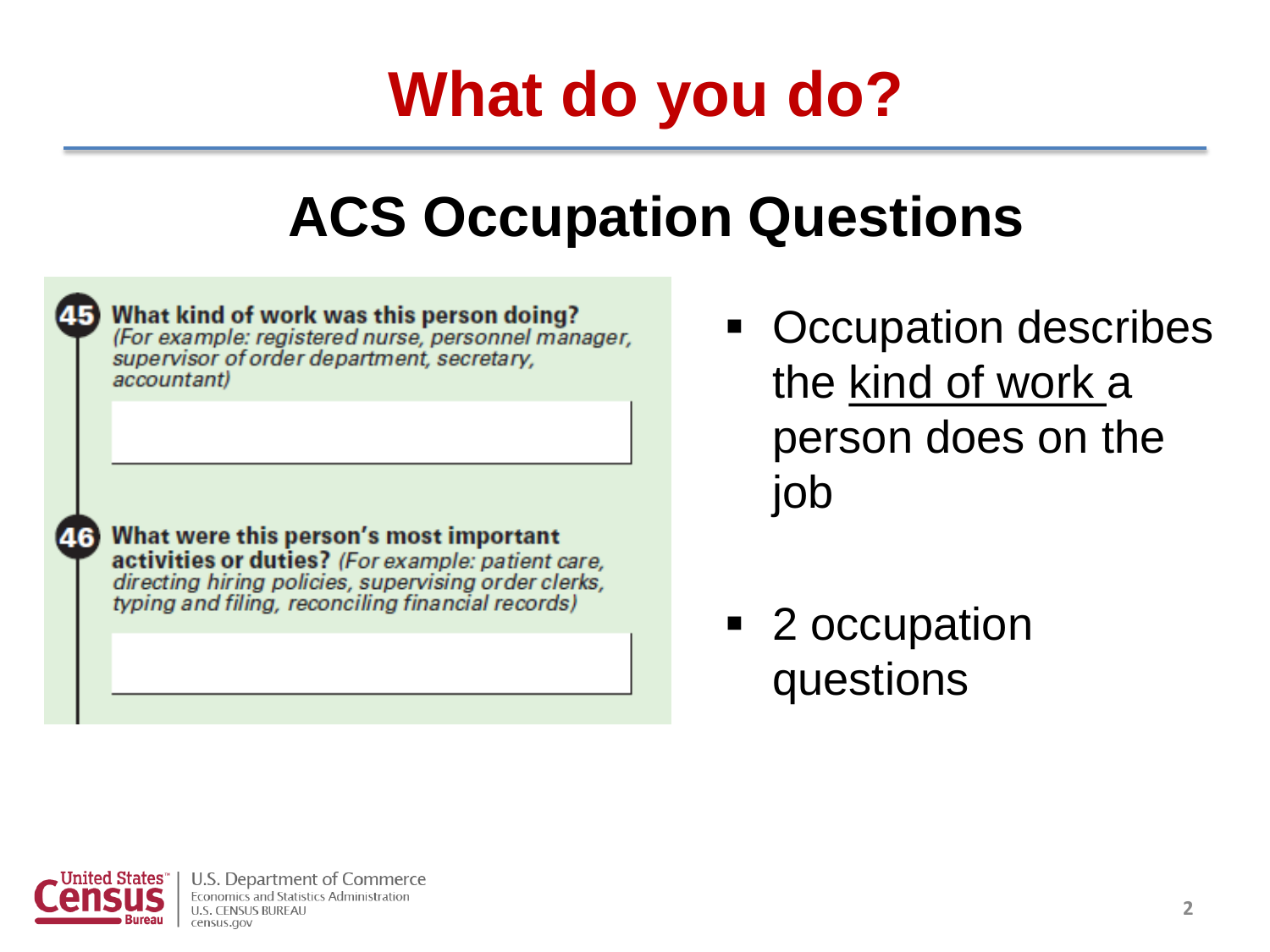### **Civil Rights Laws**

The statistics from the Equal Employment Opportunity Tabulation are used by Federal agencies that monitor employment practices and enforce civil rights laws in the workforce, and by employers so they can measure their compliance with the laws.

- Title VII of the Civil Rights Act of 1964 (Title VII)
- Age Discrimination in Employment Act (ADEA)
- Americans with Disabilities Act (ADA)
- Equal Pay Act of 1963 (EPA)
- Rehabilitation Act of 1973

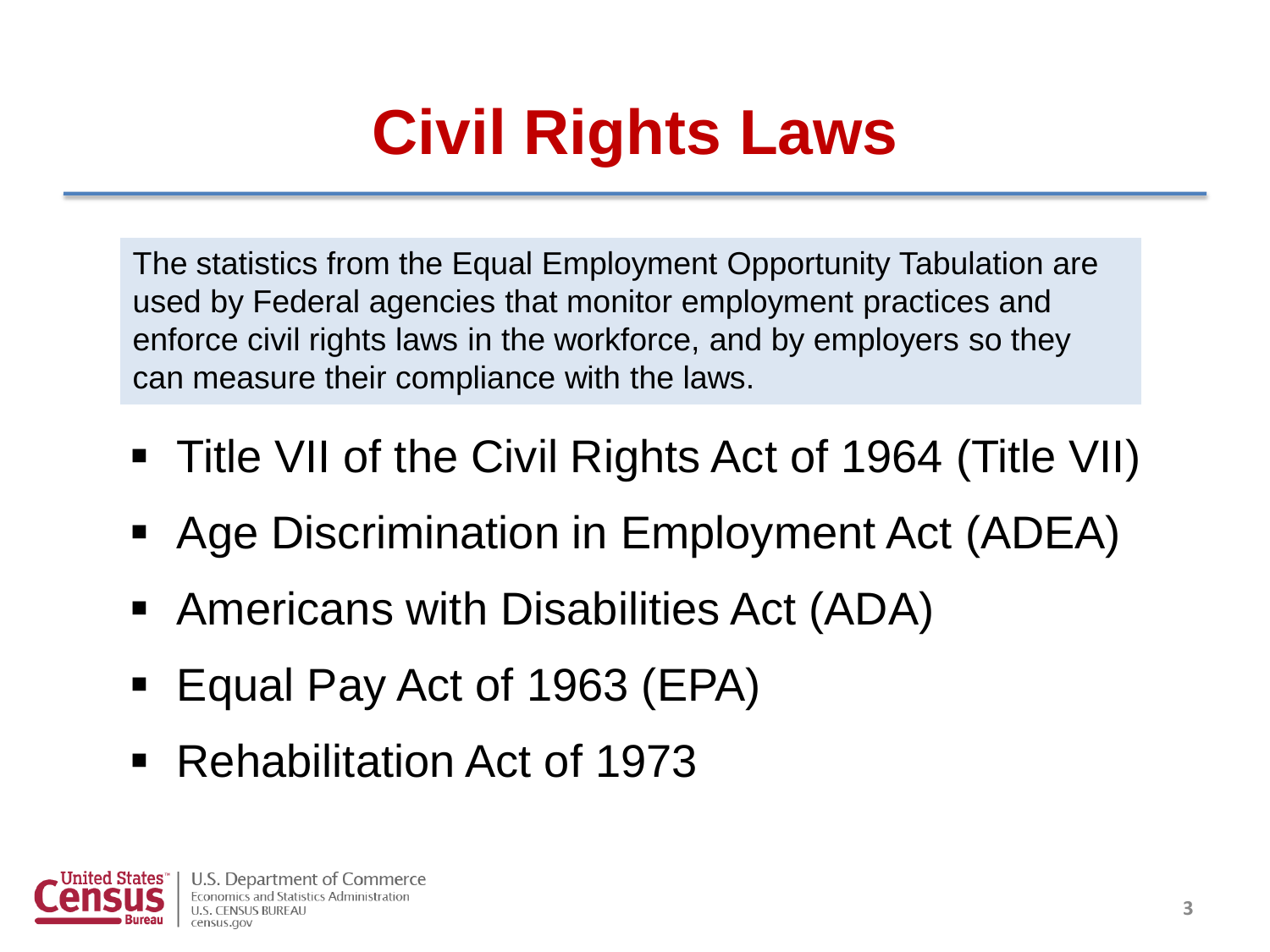### **Sponsoring Agencies**



**Equal Employment Opportunity Commission (EEOC)**



**Department of Justice (DOJ) Employment Litigation Section of the Civil Rights Division**



**Department of Labor (DOL) Office of Federal Contract Compliance Programs (OFCCP)**

#### **Office of Personnel Management (OPM)**

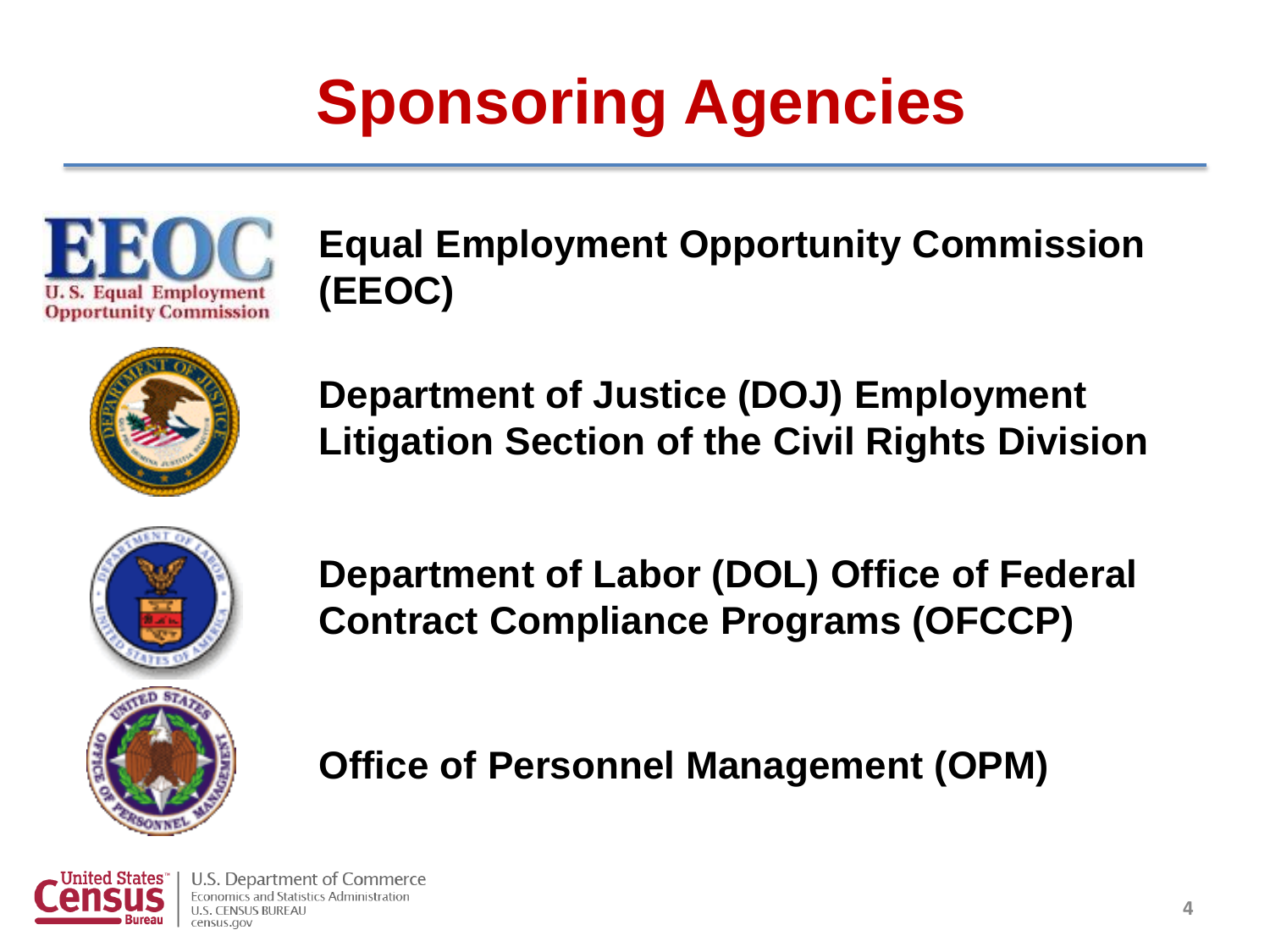## **The Equal Employment Opportunity (EEO) Tabulation**

- Custom tabulation of the civilian labor force aged 16 and older, which allows us to examine the diversity of the labor force
- The source for detailed occupational statistics by race, ethnicity, and sex in the labor force for local areas. May also include citizenship, educational attainment, industry, age, earnings, and unemployment status
- **First time published with the 1970 Decennial Census** data

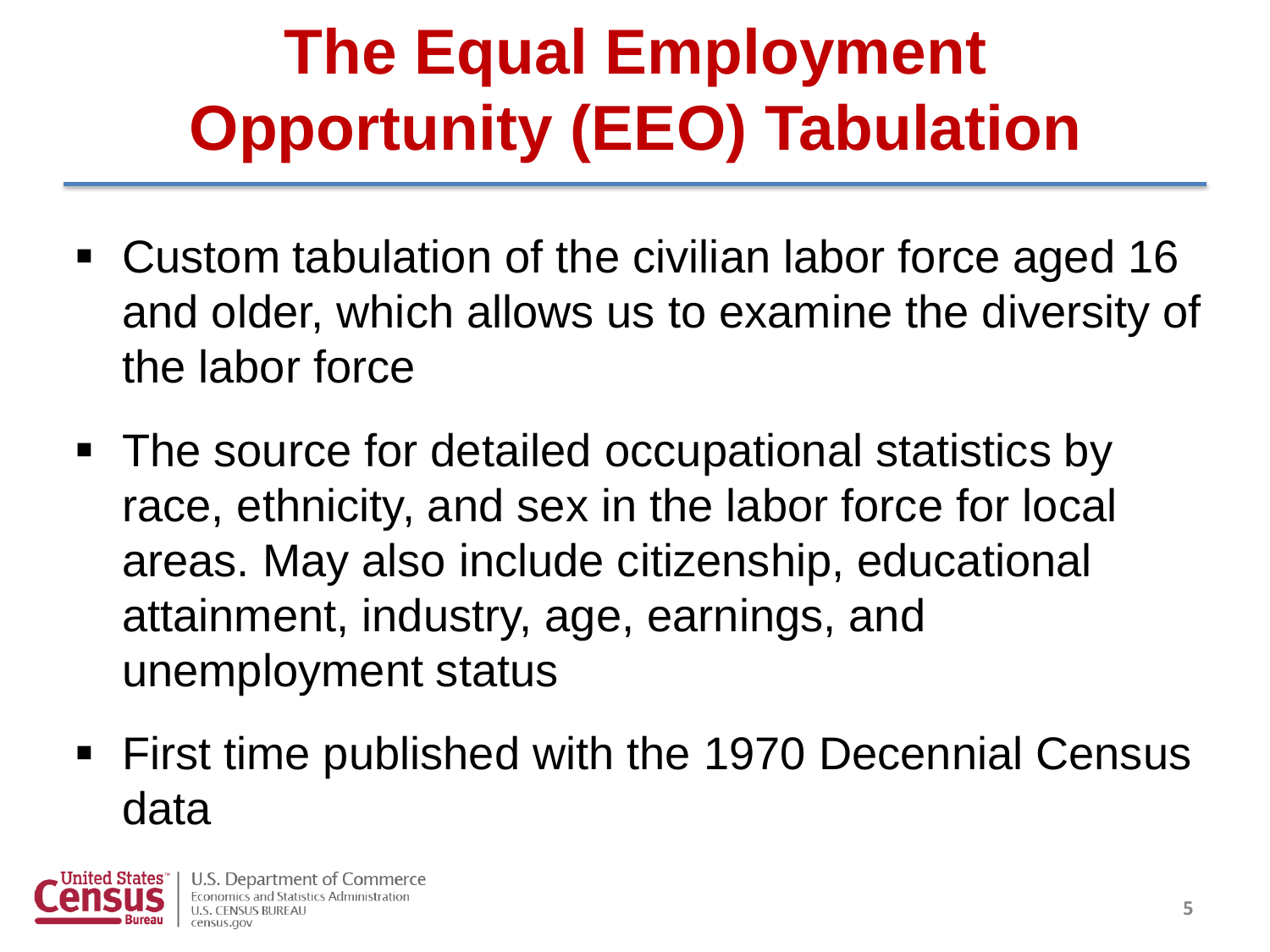### **What can this tabulation tell you?**

- **Detailed occupation**: What percentage of cashiers in Austin, Texas, are non-Hispanic Asian?
- **Diversity:** What is the demographic composition of elementary and middle school teachers in the Virginia Beach-Norfolk-Newport News, Va.-N.C. metro area?
- **Age:** What percentage of flight attendants in Atlanta are 40 to 44 years old?
- **Education:** How many workers in Suffolk, Worcester and Berkshire counties in Massachusetts are 35-to-39 year old high school graduates?
- **Commuting flows:** What percentage of financial analysts work in Los Angeles County and live in Orange County, California?
- **Citizenship:** How many professional workers in the Huntsville, Ala. metro area are not U.S. citizens?
- **III Industry:** How many mechanical engineers in the transportation equipment manufacturing industry in Michigan are non-Hispanic black?

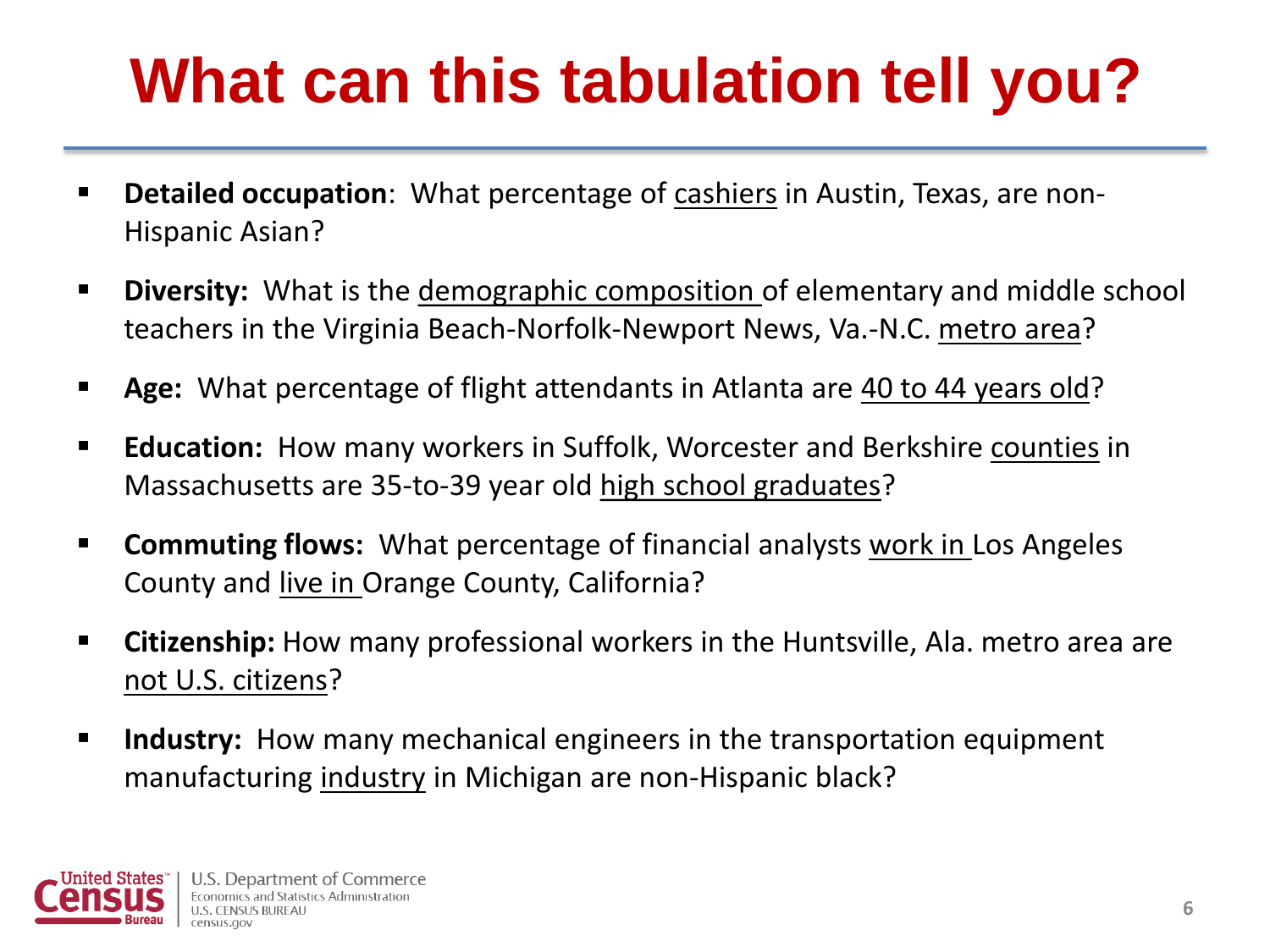



U.S. Department of Commerce Economics and Statistics Administration **U.S. CENSUS BUREAU** census.gov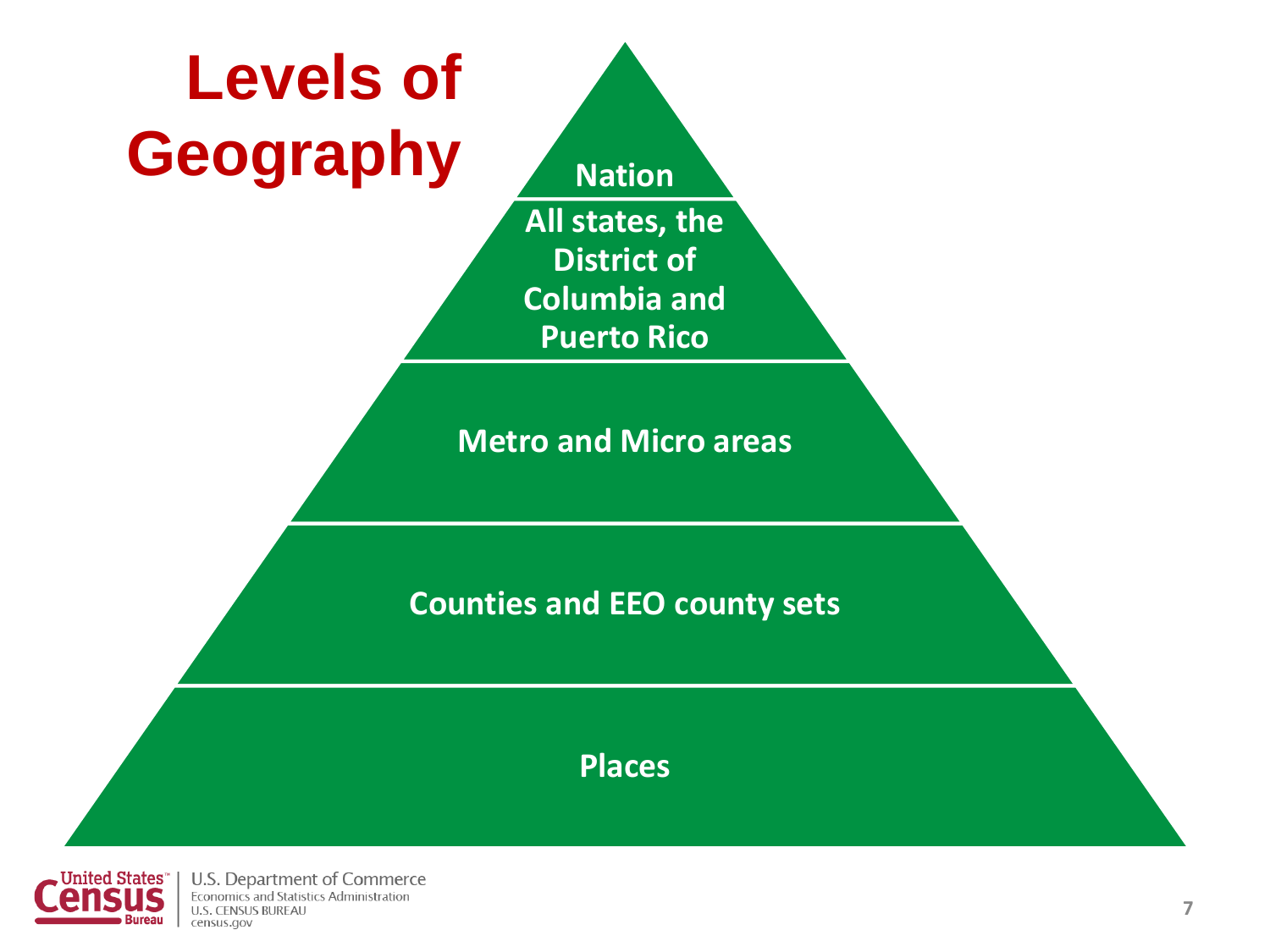### **Types of Location**







#### **Residence**

Where people live

#### Universe:

**Total labor force**  (employed + unemployed)

**Worksite** Where people work

Universe:

**Employed and at work last week**

#### **Worksite flow**

Where workers commute from (to their place of work)

Universe:

**Employed and at work last week**

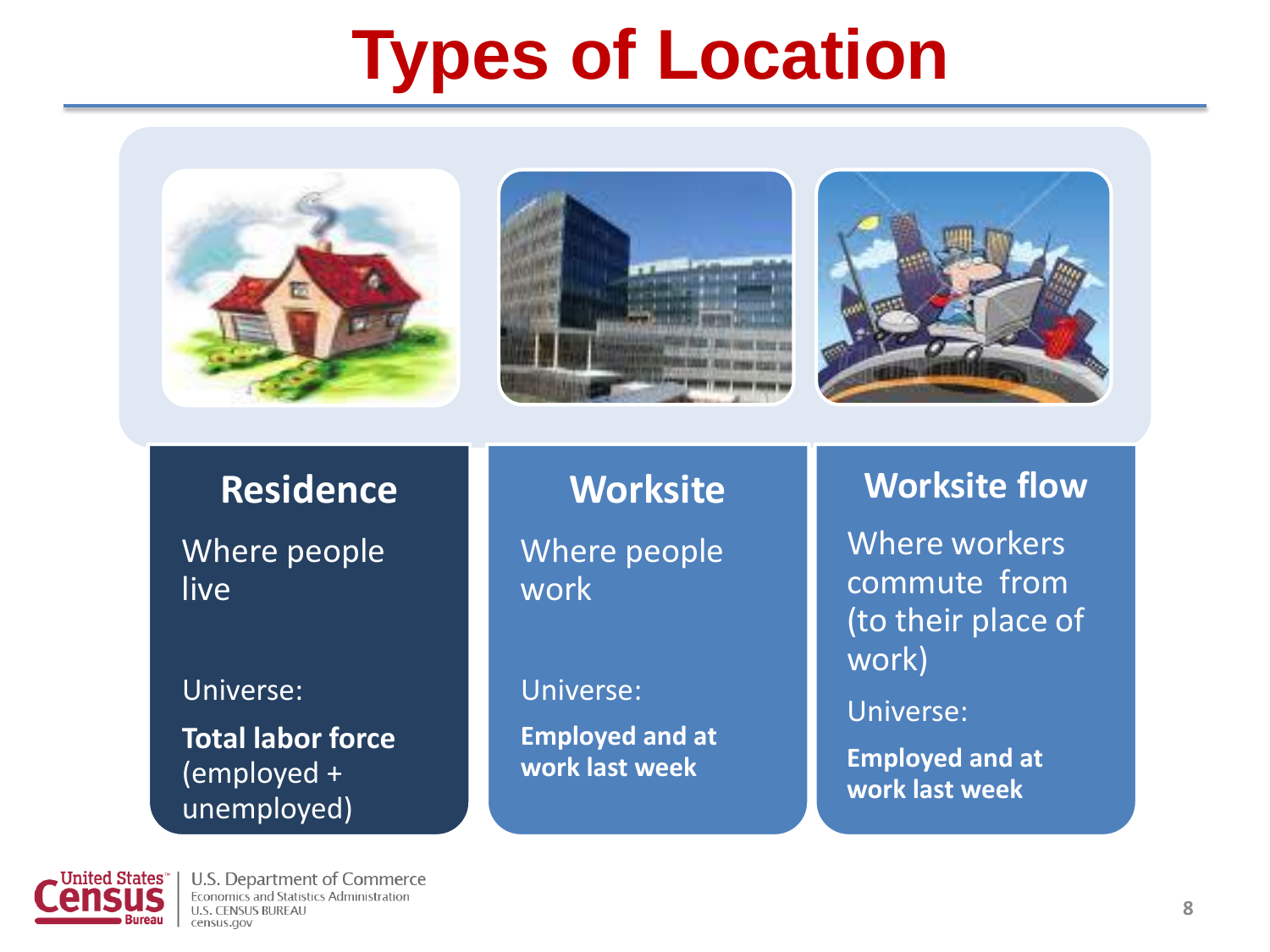#### **More detailed geography**

#### **Equal Employment Opportunity Estimates Available by Geography**



. The EEO Tabulation provides labor force estimates by race, ethnicity, and sex for 488 occupations and nearly 6,500 geographic entities.

· Available geographies include: nation, states, metro/micro areas, counties, EEO county sets, and places.

Source: U.S. Census Bureau, 2000 and 2006-2010 Equal Employment Opportunity Tabulation



U.S. Department of Commerce Economics and Statistics Administration **U.S. CENSUS BUREAU** census.gov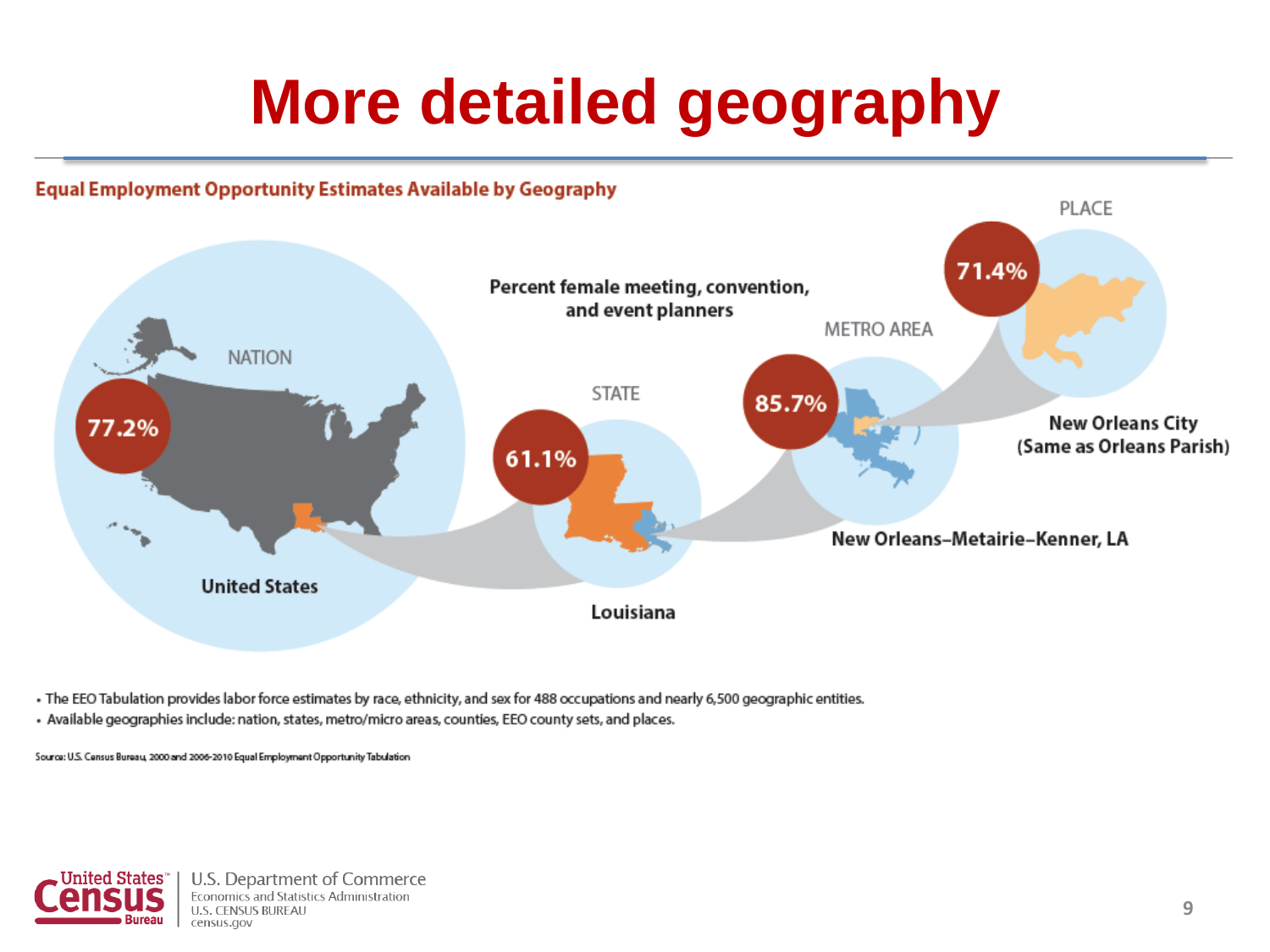## **New this time**

- Developed from 5-year American Community Survey (2006- 2010)
- **Pre-calculated margins of error**
- Available through American FactFinder
- 488 Census Occupation Codes
	- Occupation categories based on 2010 Standard Occupational Classification
- **New measures: citizenship, unemployment status**
- Puerto Rico tables are included
- **Over 19 billion estimates**
- Over 1 trillion calculations to produce

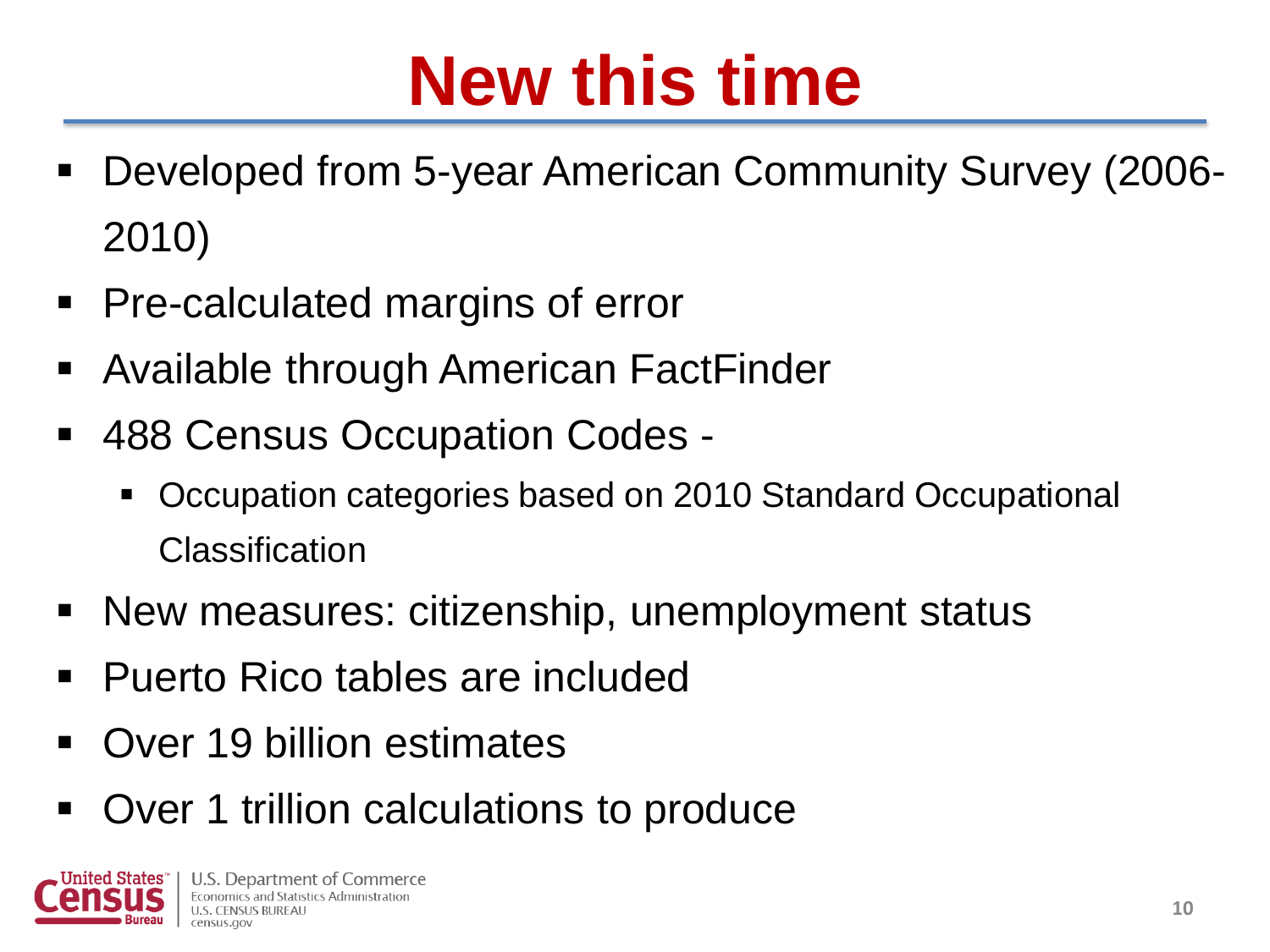## **New Measures**

#### **Citizenship**

- **U.S. Citizen –** Respondents who indicated that they were born in the United States, Puerto Rico, a U.S. Island Area (such as Guam), or abroad of American (U.S. citizen) parent or parents are considered U.S. citizens at birth. Foreign-born people who indicated that they were U.S. citizens through naturalization also are considered U.S. citizens.
- **Not a U.S. Citizen –** Respondents who indicated that they were not U.S. citizens at the time of the survey.

#### **Unemployment Status**

- **Currently employed**
- **Currently unemployed and worked in the last year**
- **Currently unemployed and last worked 1 to 5 years ago**

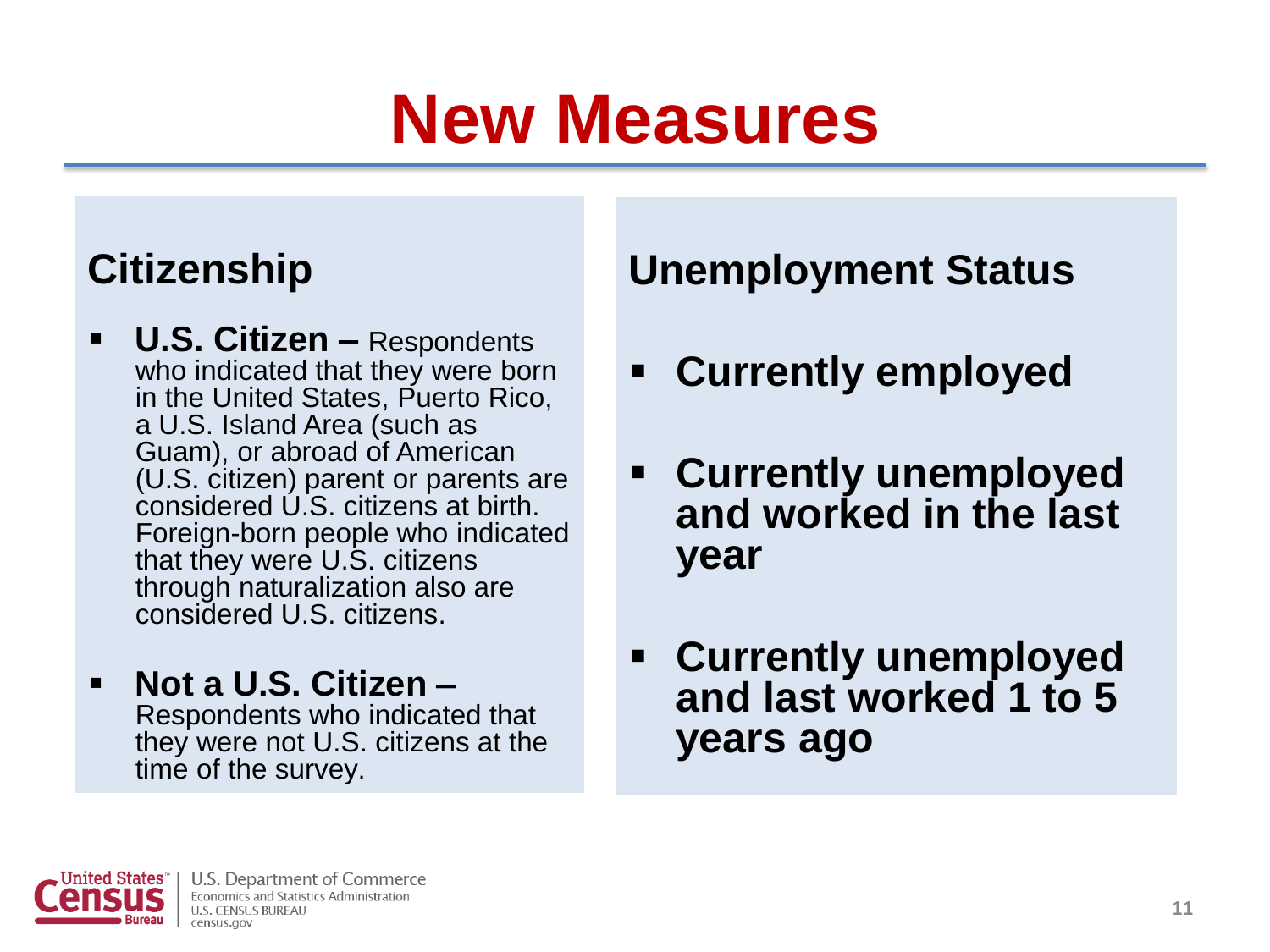## **Data Products**

- 107 tables
	- Provide residence and worksite geographic information
	- Worksite and commuting flow tables
- Population threshold
	- Tables that include the **citizenship** variable have a population threshold of 100,000 or more
	- Tables that do not include the **citizenship** variable have a population threshold of 50,000 or more
- All tables have at least 3 unweighted cases per cell
- Disclosure avoidance and rounding rules applied

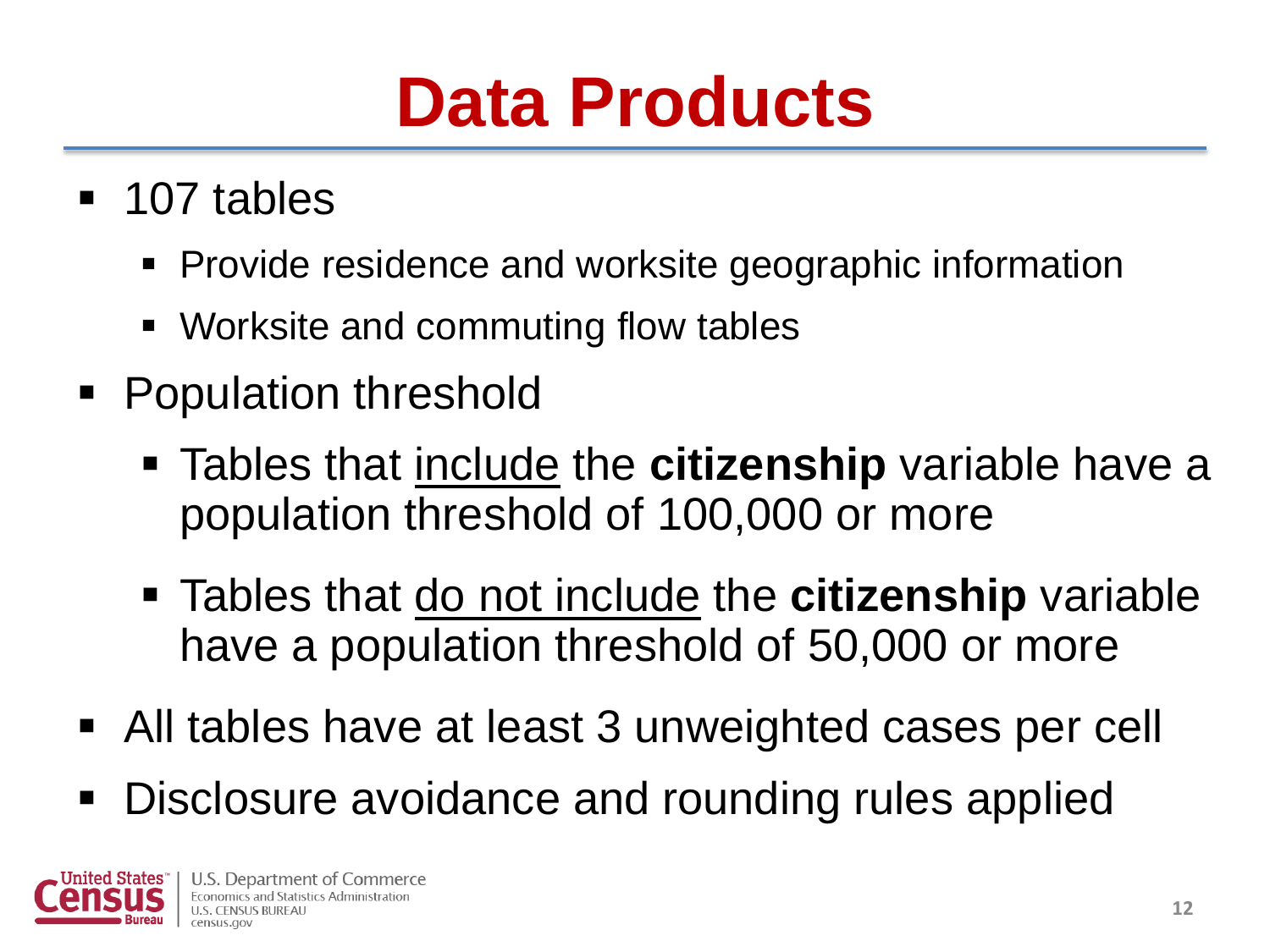## **Race and Ethnicity Categories**

#### Tables Boxhead-

| Total, race<br>and<br>ethnicity | <b>Hispanic or Latino</b>                      |                                    | Not Hispanic or Latino, one race |                                                 |                                                               |                |                                                                                         | Not Hispanic or Latino, two or more races |                             |                       |                                    |                                      |                                                                     |                                                      | <b>Balance</b><br>of not<br>Hispanio<br><b>or</b><br>Latino |
|---------------------------------|------------------------------------------------|------------------------------------|----------------------------------|-------------------------------------------------|---------------------------------------------------------------|----------------|-----------------------------------------------------------------------------------------|-------------------------------------------|-----------------------------|-----------------------|------------------------------------|--------------------------------------|---------------------------------------------------------------------|------------------------------------------------------|-------------------------------------------------------------|
|                                 | White<br>alone<br><b>Hispanic</b><br>or Latino | All other<br>Hispanic<br>or Latino | White<br>alone                   | <b>Black or</b><br>African<br>American<br>alone | American<br>Indian<br>and<br>Alaska<br><b>Native</b><br>alone | Asian<br>alone | <b>Native</b><br>Hawaiian<br>and<br><b>Other</b><br><b>Pacific</b><br>Islander<br>alone | White<br>and<br><b>Black</b>              | White<br>and<br><b>AIAN</b> | White<br>and<br>Asian | <b>Black</b><br>and<br><b>AIAN</b> | <b>NHPI</b><br>and<br>White<br>only) | <b>NHPI</b><br>and<br>Asian<br>(Hawaii   (Hawaii   (Hawaii<br>only) | <b>NHPI</b><br>and<br>Asian<br>and<br>White<br>only) |                                                             |

U.S., except Hawaii-12 race/ethnicity categories (3 HI categories will be filled with an "X" on AFF) Hawaii-15 race/ethnicity categories

Notes:

Black refers to Black or African American; AIAN refers to American Indian and Alaska Native; and NHPI refers to Native Hawaiian and Other Pacific Islander.

'Balance of Not Hispanic or Latino' includes the balance of non-Hispanic individuals who reported multiple races or reported Some Other Race alone.

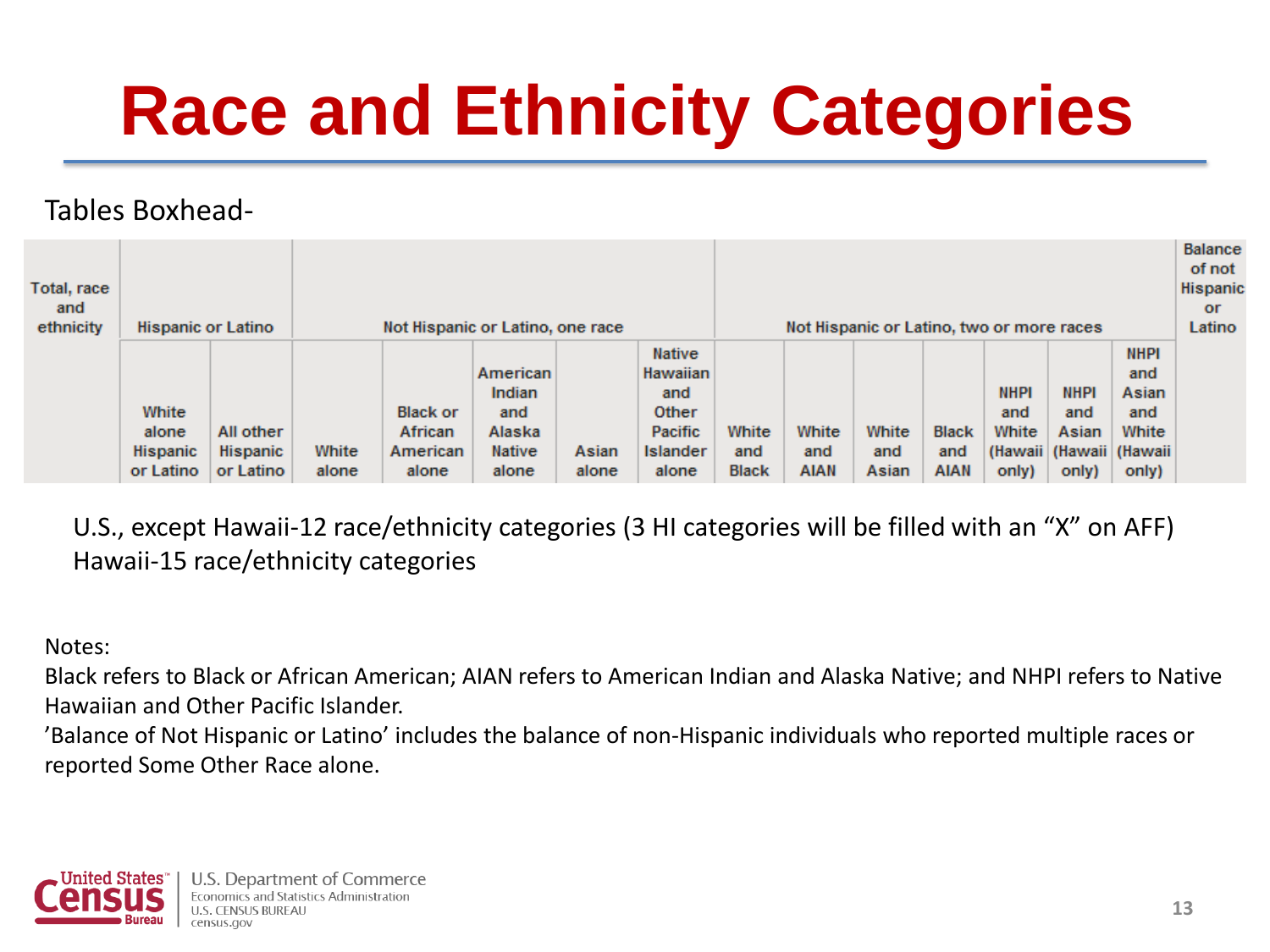# **Composition of the Labor Force by Sex**





U.S. Department of Commerce Economics and Statistics Administration **U.S. CENSUS BUREAU** census.gov

Source: U.S. Census Bureau, 1970, 1980, 1990, and 2000 Equal Employment Opportunity tabulations based on the decennial census and 2006-2010 Equal Employment Opportunity Tabulation based on the American Community Survey.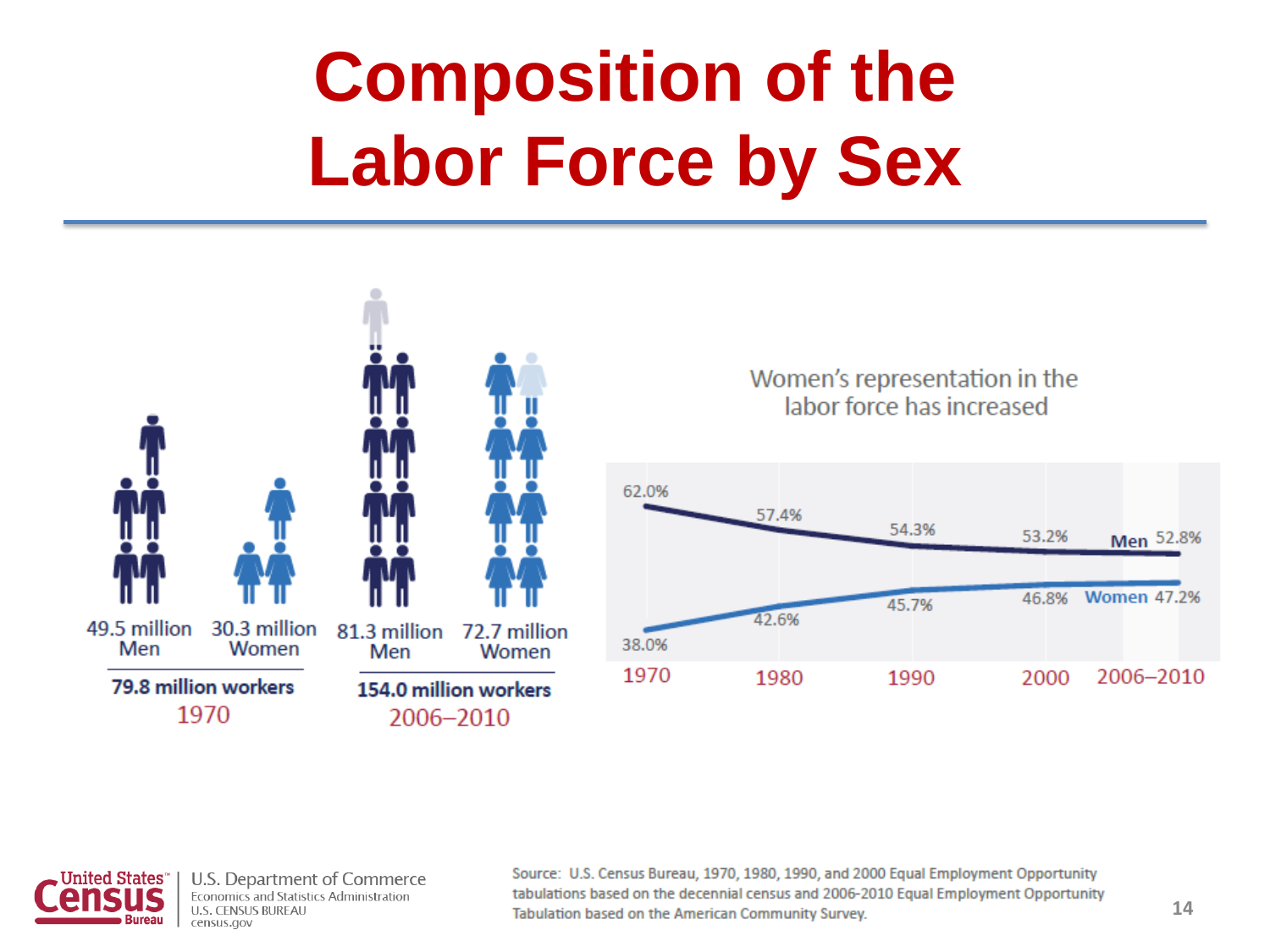# **Composition of the Labor Force by Sex**

| Men                                                                                                 | Women                                                                                                                       |  |  |  |  |  |  |
|-----------------------------------------------------------------------------------------------------|-----------------------------------------------------------------------------------------------------------------------------|--|--|--|--|--|--|
|                                                                                                     | <b>Leading Occupations</b><br>2006-2010                                                                                     |  |  |  |  |  |  |
| Truck drivers  3.2M<br>Miscellaneous managers  2.1M<br>Freight, stock, and material<br>movers  1.9M | Secretaries and administrative<br>assistants 3.8M<br>Cashiers 2.8M<br>Elementary and middle school<br>teachers 2.7M<br>1970 |  |  |  |  |  |  |
| Miscellaneous managers 1.9M<br>E<br>Truck drivers  1.5M<br>Production supervisors . 1.4M            | Secretaries 2.8M<br>Bookkeepers 1.4M<br>Elementary school teachers 1.3M                                                     |  |  |  |  |  |  |

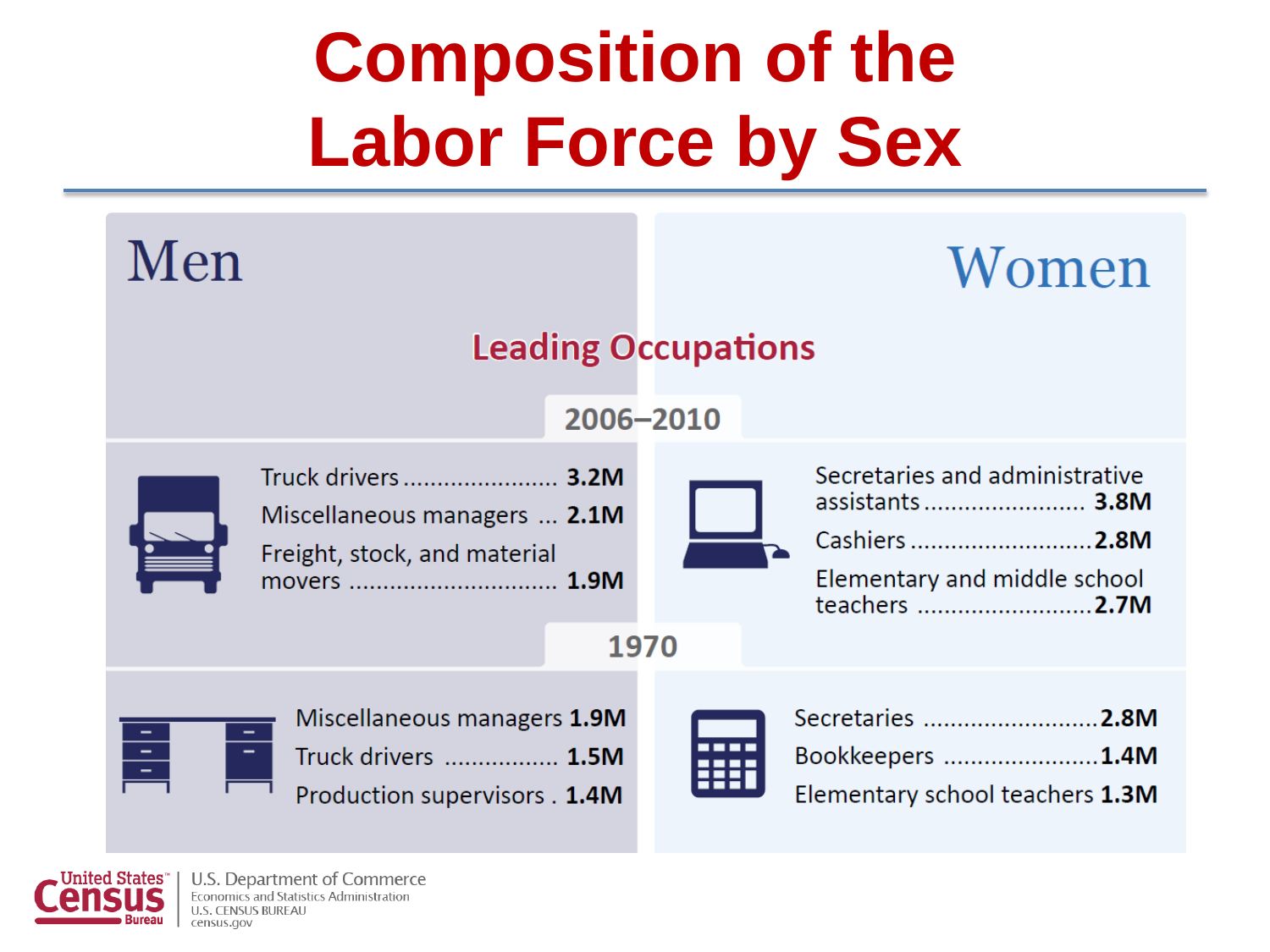# **Increase in women's share of some healthcare occupations**

#### **Occupational Growth Since 2000**



Men's representation grew among tellers, loan interviewers and clerks, and insurance claims and policy processing clerks.



Some of the occupations with the largest increases in women's representation were dentists, veterinarians, and physicians and surgeons.

- In the 2006-2010 EEO Tab-
	- 32% of physicians and surgeons were women, increasing from 27% in 2000
	- 23% of dentists were women, increasing from 18% in 2000



U.S. Department of Commerce Economics and Statistics Administration census.gov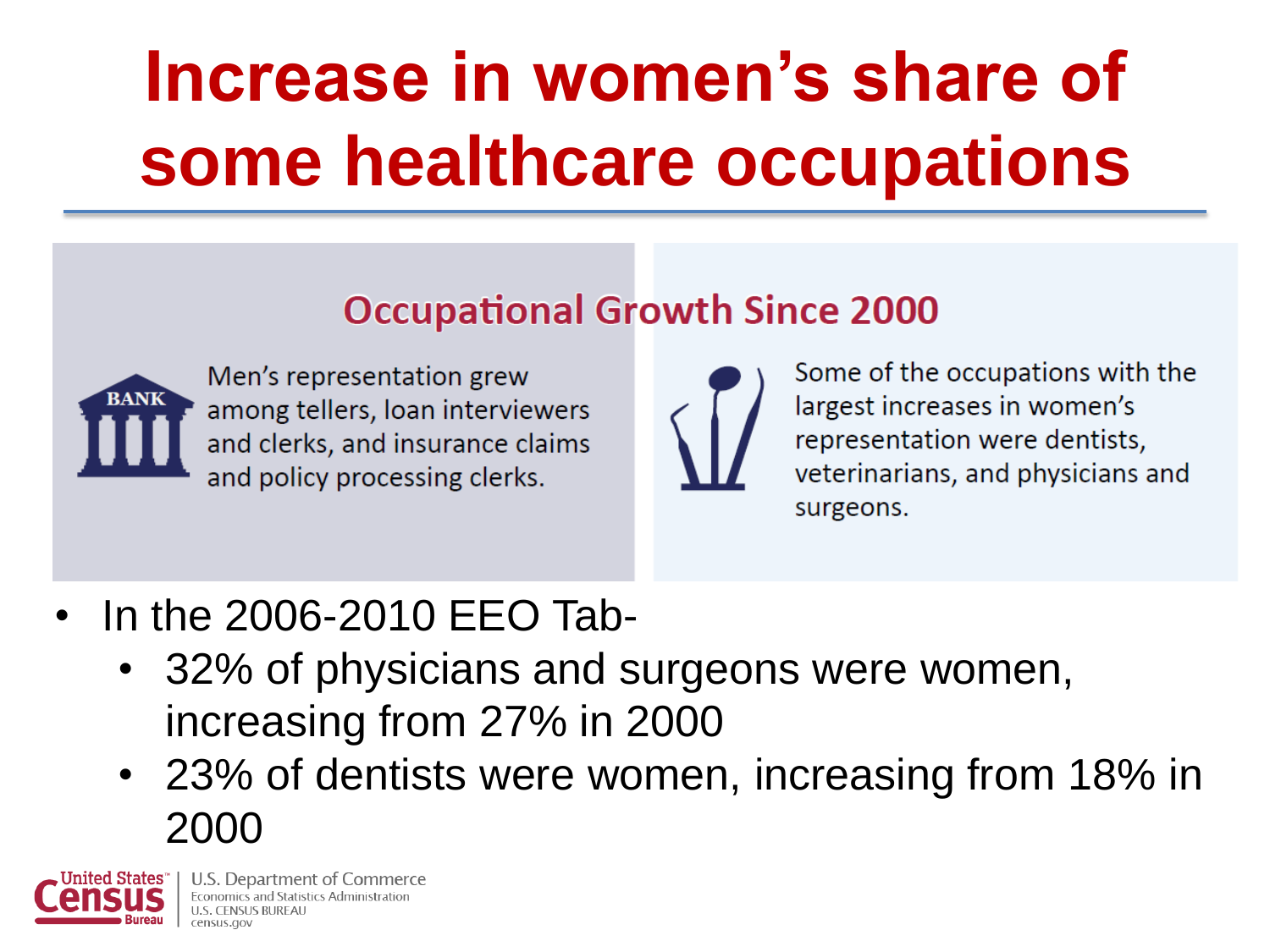#### **By Race and Hispanic Origin**

#### Although Whites represent the largest share of the labor force, Hispanics had the highest growth rate since 2000





U.S. Department of Commerce Economics and Statistics Administration **U.S. CENSUS BUREAU** census.gov

Source: U.S. Census Bureau, 2000 and 2006-2010 Equal Employment Opportunity Tabulation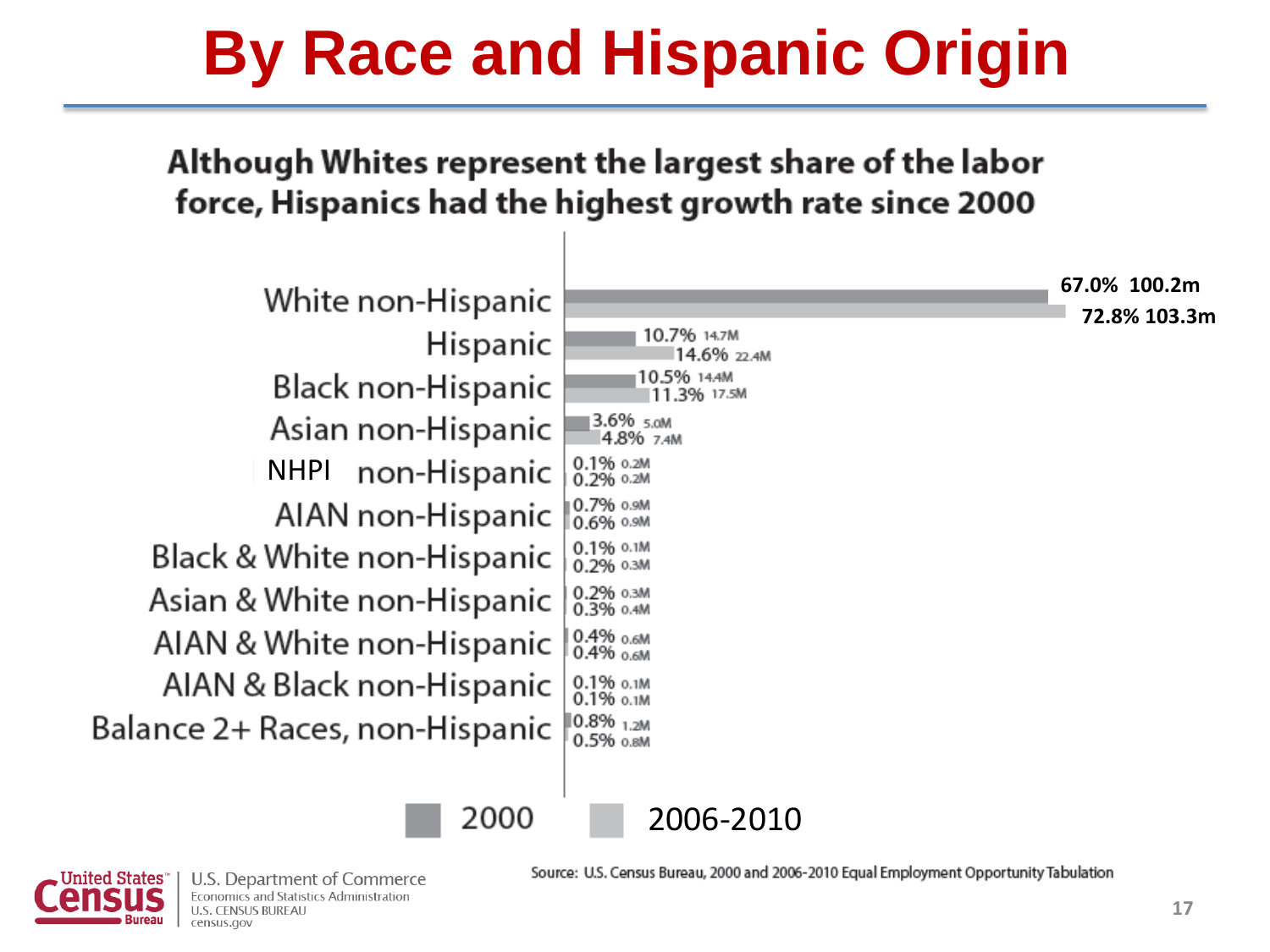#### **By Race and Hispanic Origin**

#### The Hispanic share of the labor force increased, while the White non-Hispanic share decreased



Hispanic Asian non-Hispanic Black non-Hispanic NHPI non-Hispanic Black & White non-Hispanic Asian & White non-Hispanic AIAN & White non-Hispanic AIAN & Black non-Hispanic AIAN non-Hispanic Balance 2+ Races, non-Hispanic White non-Hispanic ss



U.S. Department of Commerce Economics and Statistics Administration **U.S. CENSUS BUREAU** census.gov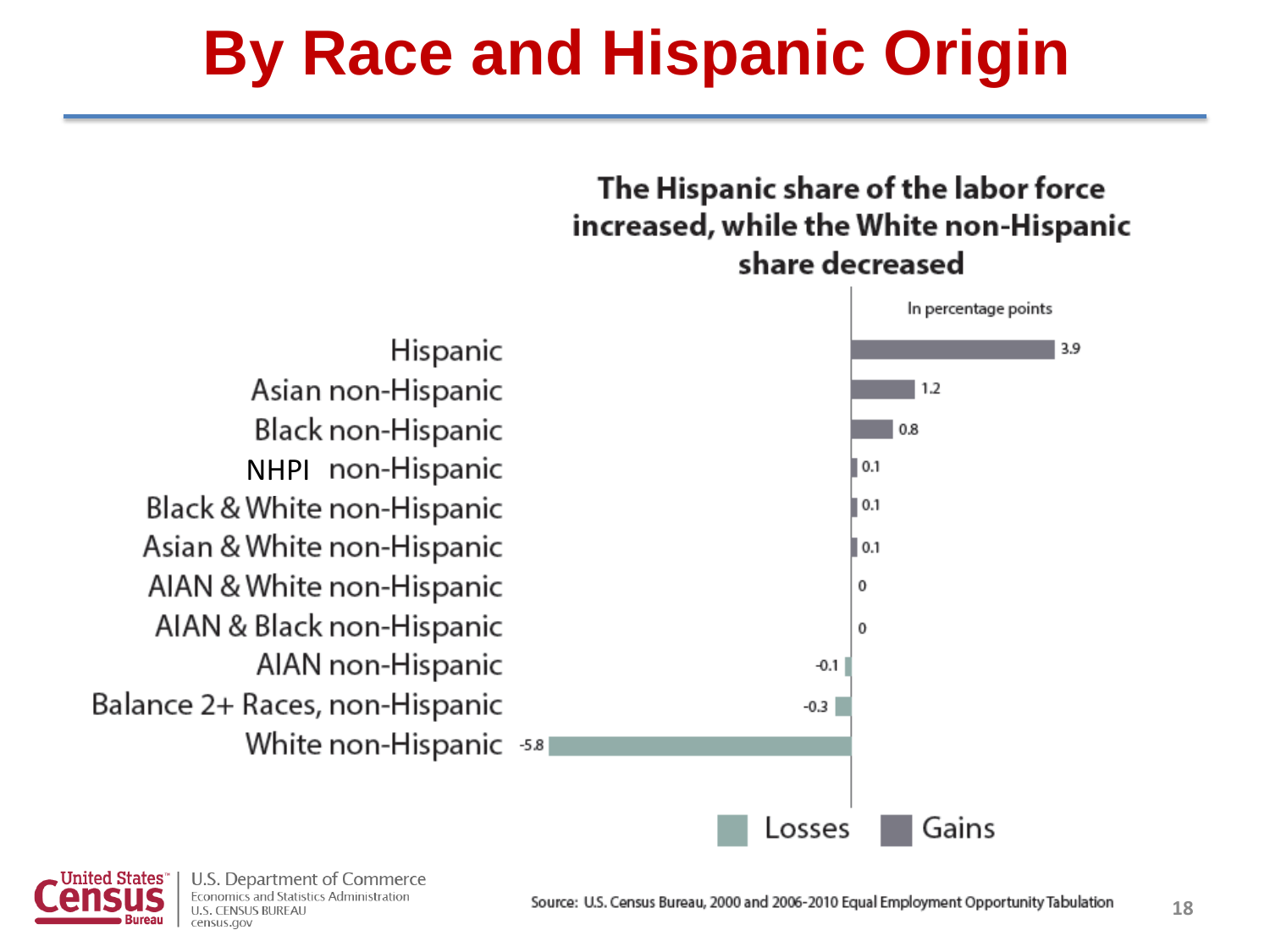## **Disparities in education of the workforce**

- Percent of the civilian labor force in the U.S. that had at least a bachelor's degree was around-
	- 23% White alone
	- ■3% Asian
	- 2% Hispanic
	- ■2% Black or African American

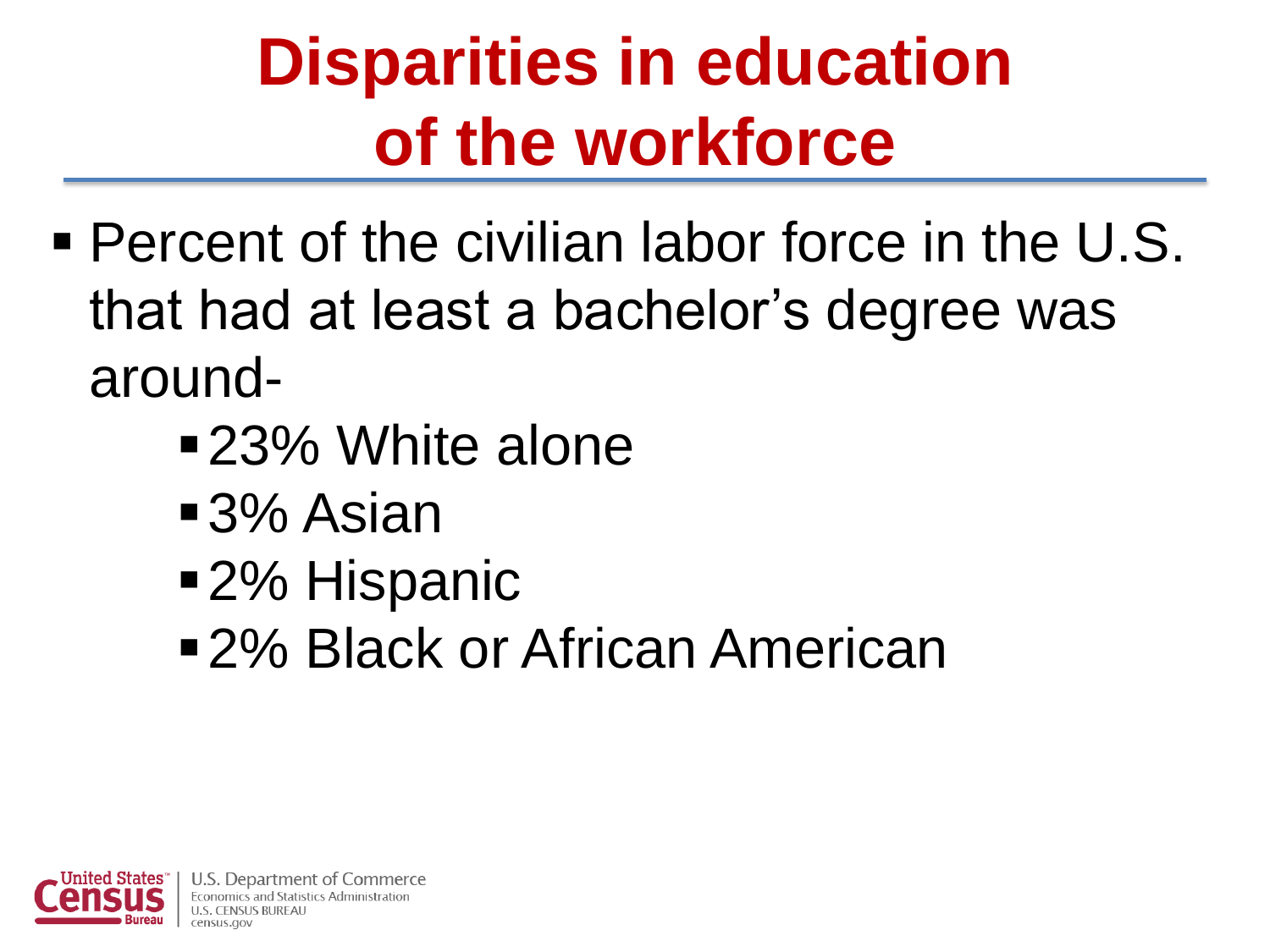# **How to access the EEO Tabulation Data**

■ EEO Tabulation Webpage from Census website

([http://www.census.gov/people/eeotabulation/\)](http://www.census.gov/people/eeotabulation/)

■ American FactFinder's Advanced Search or Download Center

([http://factfinder2.census.gov/faces/nav/jsf/pages/i](http://factfinder2.census.gov/faces/nav/jsf/pages/index.xhtml) [ndex.xhtml\)](http://factfinder2.census.gov/faces/nav/jsf/pages/index.xhtml)

#### FTP site

([http://www.census.gov/people/eeotabulation/\)](http://www.census.gov/people/eeotabulation/)